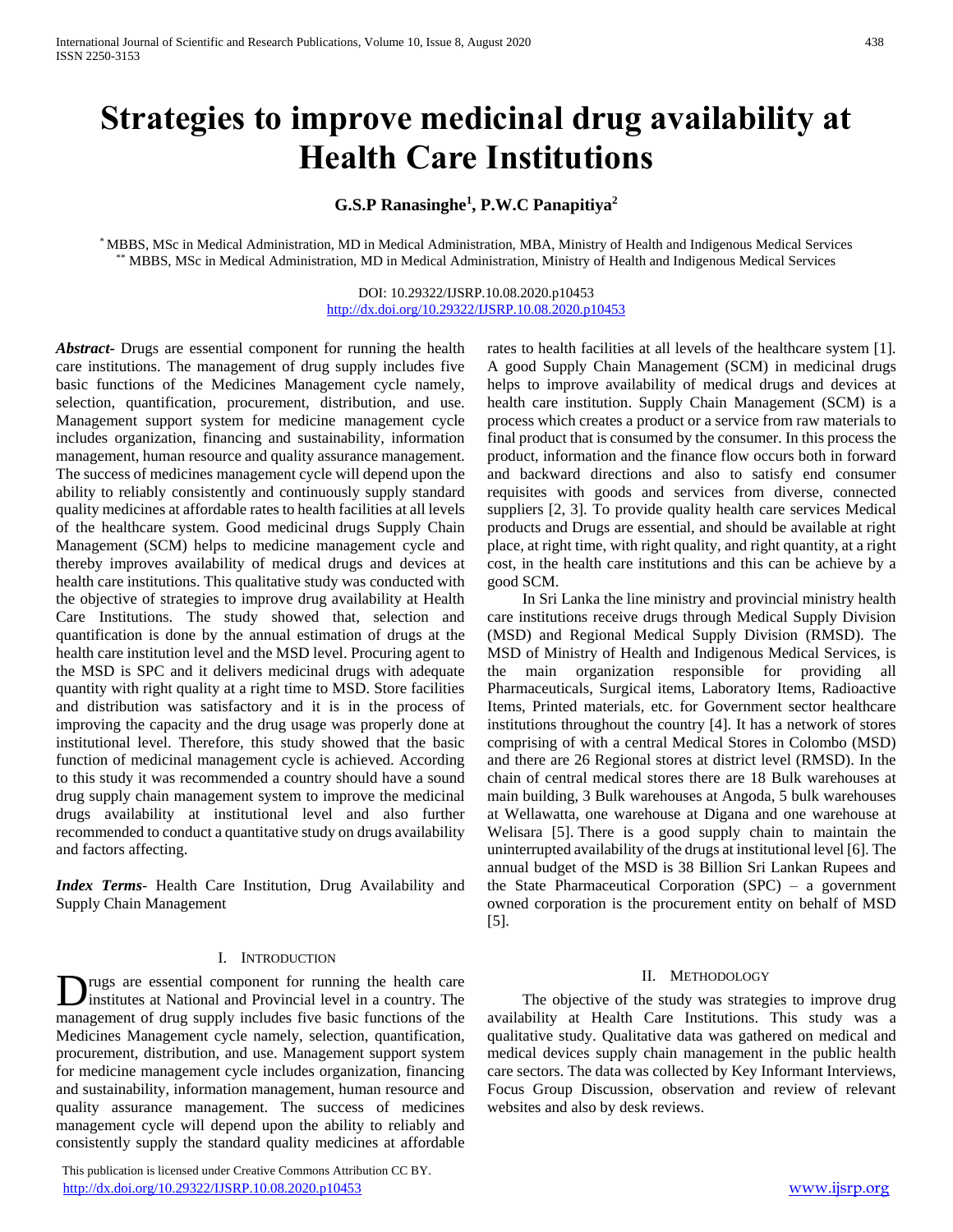### III. RESULTS

 The central procuring agent was the State Pharmaceutical Company. The flow of the product (medicinal drugs) is as follows. Once the medicinal drugs are procured by the SPC the procured items are handed over to the MSD. In Sri Lanka, health system is divided to line ministry institution and provincial ministry institutions as mention in the introduction. The items are distributed to the line ministry health care institution via MSD directly, whereas to provincial ministry institutions it through the Regional Medical Supply Division (RMSD) and RMSD receives the items directly from the MSD. Strategy used by the MSD was to maintain good SCM. Therefore the product flow (medicinal drugs) starts from the SPC and received by the MSD. By SPC the products are timely supplied without interruption and maintained the continuous supply. This continuous supply of items from the SPC resulted, improvement of drugs availability at the health care institutions.

 Once the medicinal drugs are received next was storing the drugs. The central medical store of MSD had 18 Bulk warehouses at main building, 10 Bulk warehouses at separate locations. At regional level there were 26 RMSD with stores. All these warehouses and stores were able store buffer stock of medicinal drugs for adequate period. Further, these stores are upgrading to store buffer stocks for more duration than the current capacity. In addition, the health care institutions also comprise of drugs stores to store these medicinal drugs and these stores are also in the process of upgrading the capacity. All these stores and warehouses maintained at a recommended temperature and also had cold rooms. This insured the cold chain maintenance and the quality of the medicinal drugs. The quality was checked at various levels and this practice helped to maintain the standard and quality of the drugs. At the procurement stage the quality certificates, approvals from recognized organizations and good manufacturing practices were checked. Drugs are checked for quality once it is received at the MSD level. Every drug reaction and quality is checked regularly at the institutional level and takes necessary actions to prevent these incidences. The Medical Supply Management Information System helps in this process; further this system will alert and stop using the particular drug.

 MSD had a good vehicle fleet to provide timely transportation all over the country. The vehicles were built with temperature control systems to maintain the cold chain and to maintain recommended temperature for the medicinal drugs. This ensures the maintenance of quality of the medicinal drugs. This transportation system helped to maintain the continuous supply and improve the medicinal drugs availability.

 The main contributor to Supply Chain Management was the Medical Supply Management Information System (MSMIS). This software link all the RMSD, line ministry health care institutions and line ministry and provincial ministry secondary care health care institutions with the MSD. Establishing this MSMIS system with the remaining health care institutions (primary health care institutions) are in the process. This software helps in stock control activities. It also includes, ordering facility, medicinal drugs transfer to other health care institutions and also managing the quality failure drugs. This system helps for annual estimation of medicinal drugs. SCM is maintained with the help of this system and helps to improve the drugs availability at health care institutions.

 This publication is licensed under Creative Commons Attribution CC BY. <http://dx.doi.org/10.29322/IJSRP.10.08.2020.p10453> [www.ijsrp.org](http://ijsrp.org/)

 In addition to the data from the MSMIS system, all healthcare institution performs annual estimation manually and submits to the MSD. MSD compile these estimates and order is given to the SPC. This ensures the adequate number of drugs to the health care institution for the particular year. Drugs and therapeutic committee meetings are conducted regularly at health care institutions and feedback is given to MSD to improve the supply.

 At the institutional level pharmacists and dispensers are employed in indoor and outdoor pharmacy for proper distribution to patients and management of drugs. The rational usage of drugs is practiced by the doctors. This prevents unnecessary prescription.

 On this study it was found that few items were delayed to supply to MSD due to supplier delay. But this was overcome by storing adequate buffer stocks.

#### IV. CONCLUSION

 Basic functions of the medicines management cycle are selection, quantification, procurement, distribution, and use. MSD main responsibilities are to supply drugs and medical products at the right time, with right quality and right quantity to right place, by a good SCM which helps to increase the drug availability at institution level. The selection and quantification is done by the annual estimation of drugs at the health care institution level and the MSD level. Procuring agent to the MSD is SPC and it delivers medicinal drugs with adequate quantity with right quality at a right time. Store facilities and distribution was satisfactory and usage is properly done at institutional level. Therefore, this study shows that the basic function of medicinal management cycle is achieved.

#### V. RECOMMENDATION

- 1. A country should have a sound drug supply chain management system.
- 2. Since this is a qualitative study it is recommended to conduct a quantitative study on drugs availability and factors affecting

#### **REFERENCES**

- [1] Iqbal M, Geer M, Dar P. Medicines Management in Hospitals: A Supply Chain Perspective. Systematic Reviews in Pharmacy. 2017;8(1):80-85.
- [2] Ayers, J. B. (2001) Handbook of supply chain management. St. Lucie/APICS Series on Resource Management, New York.
- [3] Mentzer, J. T. et al. (2001) 'DEFINING SUPPLY CHAIN MANAGEMENT', Journal of Business Logistics. John Wiley & Sons, Ltd, 22(2), pp. 1–25. doi: 10.1002/j.2158-1592.2001.tb00001.x.
- [4] MSD M. Our Main Functions [Internet]. www.msd.gov.lk. 2020 [cited 4 June 2020]. Available from: https://www.msd.gov.lk/
- [5] Ministry of Health Nutrition and Indigenous Medicine. Annual Health bulletin 2016. Colombo: Ministry of Health; 2018 p. 128 - 129.
- [6] Ministry of Health Care and Nutrition. Manual on Management of Drugs. Medical Supply Division, MoH; 2008 p. 8 - 93.